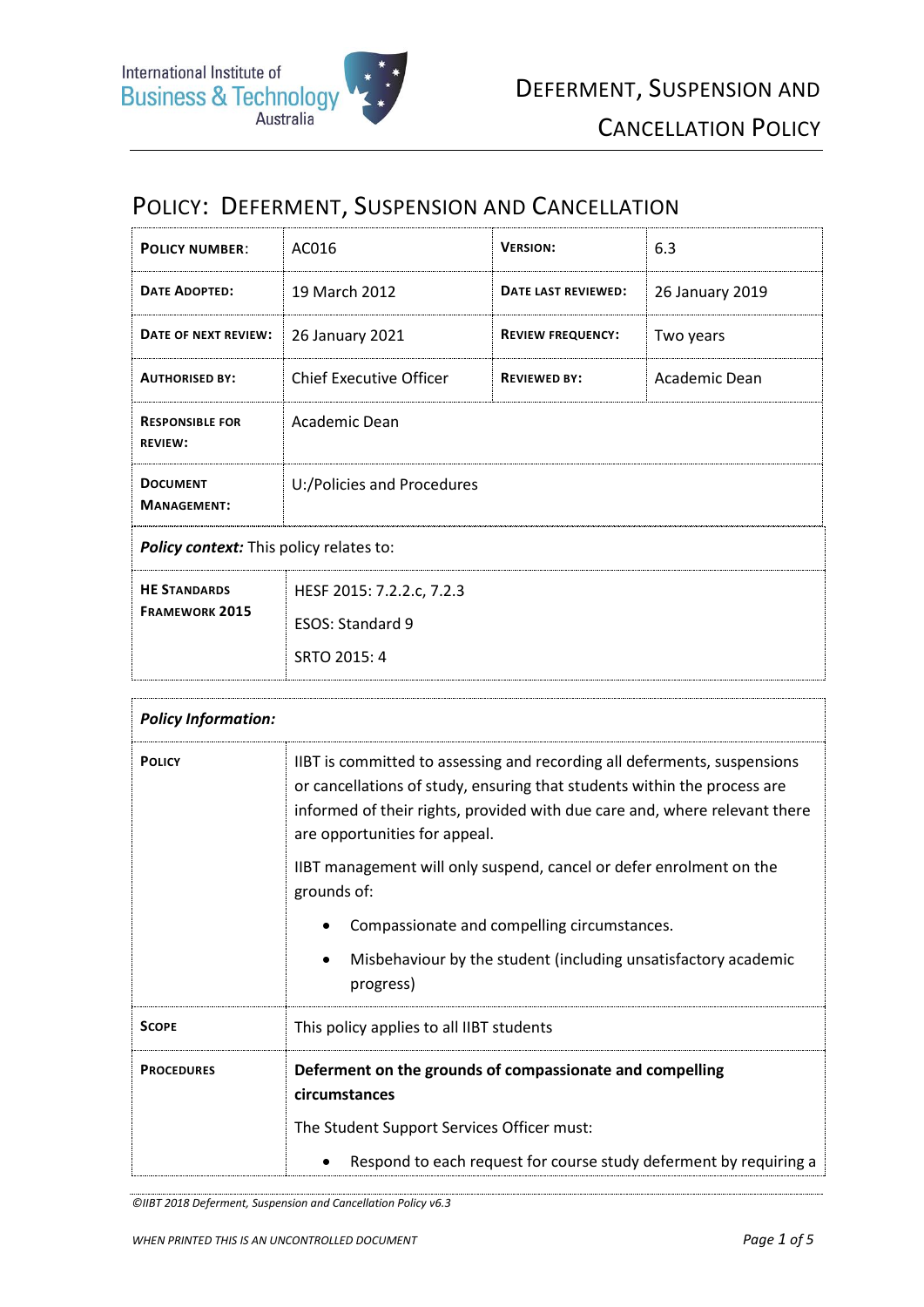International Institute of<br>Business & Technology



## DEFERMENT, SUSPENSION AND

#### CANCELLATION POLICY

| written request from the student that identifies the reason for<br>which they require a course of study deferment.                                                                                                                            |  |
|-----------------------------------------------------------------------------------------------------------------------------------------------------------------------------------------------------------------------------------------------|--|
| Ensure that all items on the Withdrawal and Deferment Form are<br>٠<br>present before accepting the application (available on IIBT<br>website)                                                                                                |  |
| On receiving a request for course study deferment, ensure that the<br>$\bullet$<br>student is aware of IIBT's appeals process.                                                                                                                |  |
| Notify IIBT management of the pending application by providing a<br>$\bullet$<br>copy of the written request for consideration at the next IIBT<br>management meeting.                                                                        |  |
| ensure that students' fees are up to date except where there are<br>extenuating circumstances.                                                                                                                                                |  |
| IIBT management will ensure that the deferment request is considered<br>within 10 days:                                                                                                                                                       |  |
| On the grounds of the written request and ensuring that<br>٠<br>compassionate and compelling circumstances (which are beyond<br>control of the student) are assessed where evidence of their<br>validity is provided.                         |  |
| These circumstances may include:                                                                                                                                                                                                              |  |
| Serious illness or injury, where a medical certificate states that<br>$\circ$<br>the student was unable to attend classes.                                                                                                                    |  |
| Bereavement or serious illness of close family members such<br>$\circ$<br>as parents or grandparents (where possible a medical or death<br>certificate should be provided).                                                                   |  |
| Major political upheaval or natural disaster in the home<br>$\circ$<br>country requiring emergency travel and this has impacted on<br>the student's studies.                                                                                  |  |
| A traumatic experience which could include involvement in, or<br>$\circ$<br>witnessing of, a serious accident; witnessing or being the<br>victim of a serious crime (these cases should be supported by<br>police or psychologists' reports). |  |
| Where the registered provider was unable to offer a pre-<br>$\circ$<br>requisite unit.                                                                                                                                                        |  |
| Inability to begin studying on the course commencement date<br>$\circ$<br>due to delay in receiving a student visa.                                                                                                                           |  |
|                                                                                                                                                                                                                                               |  |
| <b>Deferment Request Responses</b>                                                                                                                                                                                                            |  |
| Following the decision of the IIBT management meeting, the Student                                                                                                                                                                            |  |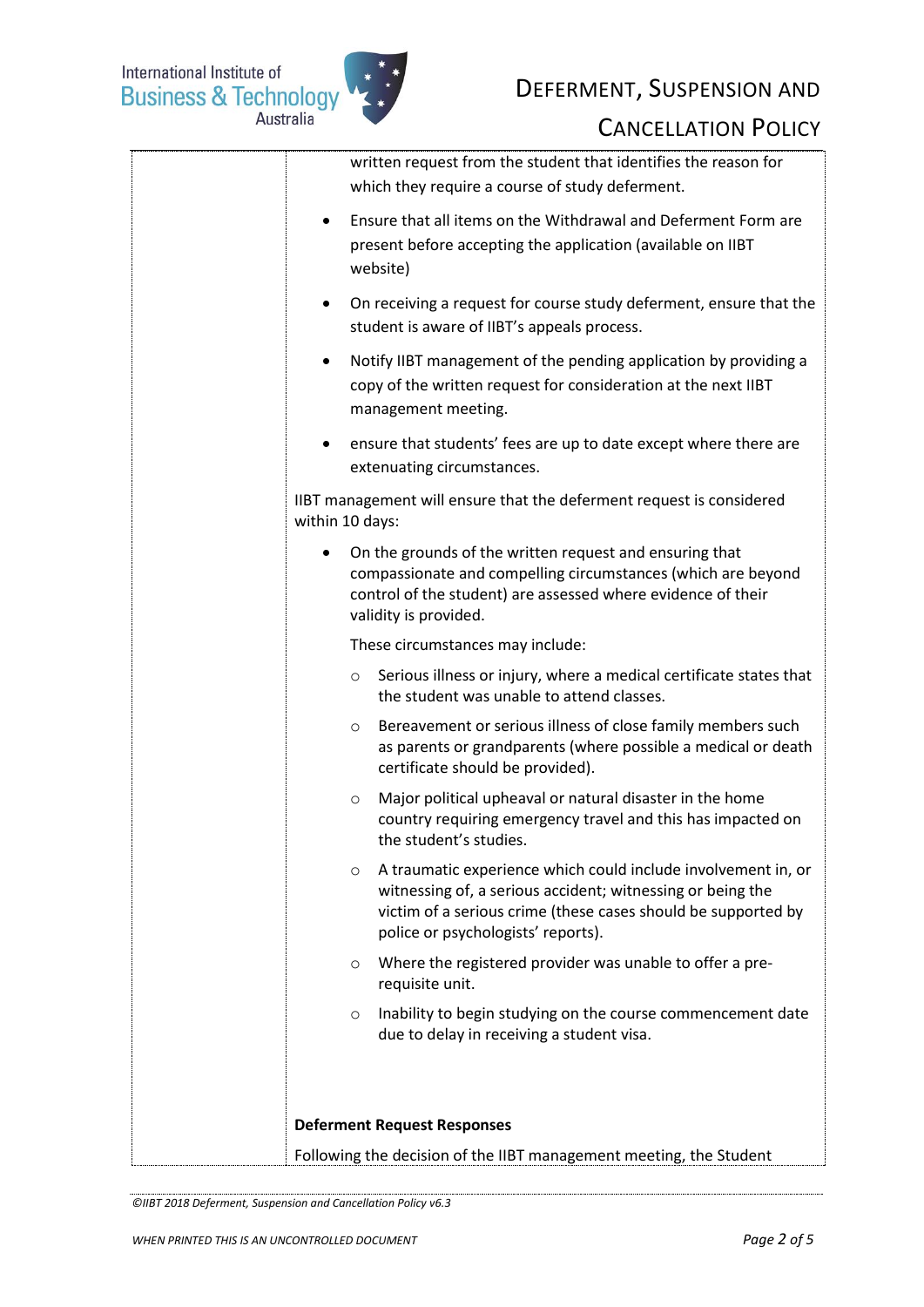

## DEFERMENT, SUSPENSION AND

### CANCELLATION POLICY

| Support Services Officer will:                                                                                                                                                                                    |
|-------------------------------------------------------------------------------------------------------------------------------------------------------------------------------------------------------------------|
| Ensure that the student is informed in writing within 2 days of the<br>$\bullet$<br>resulting decision                                                                                                            |
| Ensure that all records of the request and supporting evidence are<br>$\bullet$<br>copied and placed on the student's file.                                                                                       |
| Inform the student that they have 20 working days to appeal a<br>$\bullet$<br>decision, where applicable.                                                                                                         |
| If the request is granted:                                                                                                                                                                                        |
| Ensure that the student is advised to contact the office of DHA so<br>that they are informed as to the impact of their deferment on their<br>existing student visa.                                               |
| Ensure that the student is advised that their course fees may also<br>$\bullet$<br>be affected by a deferment.                                                                                                    |
| Report the student's change of enrolment to DHA via PRISMS as<br>$\bullet$<br>soon as practicable after a decision on deferment has been<br>finalised and recorded by IIBT management.                            |
| Respond to advice from DHA concerning the issuance of a new<br>$\bullet$<br>eCoE through PRISMS.                                                                                                                  |
| If the deferment is rejected:                                                                                                                                                                                     |
| Maintain the enrolment of the student should the student seek an<br>internal appeal. The student may seek advice from the<br>Independent Conciliator if they wish. Contact details are on the<br>Appeals form.    |
| If the student is not satisfied with the outcome of the internal<br>$\bullet$<br>appeal, they may contact the Overseas Student Ombudsman to<br>lodge an external appeal. Contact details are on the Appeals form. |
| Provider initiated Suspension or Cancellation Procedure on the grounds<br>of Misbehavior and /or unsatisfactory academic progress                                                                                 |
| The scope for suspension or cancellation includes but is not limited to:                                                                                                                                          |
| Violence<br>$\bullet$                                                                                                                                                                                             |
| Academic misconduct such as Cheating, Collusion, Plagiarism,<br>$\bullet$<br><b>Ghost Writing / Contract Cheating</b>                                                                                             |
| Provision of fraudulent documentation (academic and non-<br>academic)                                                                                                                                             |
| Engagement in or threatening to engage in behavior that is<br>reasonably believed to endanger the student or others; or                                                                                           |
| Being at risk of committing a criminal offence                                                                                                                                                                    |
| A breach of course progress or attendance requirements                                                                                                                                                            |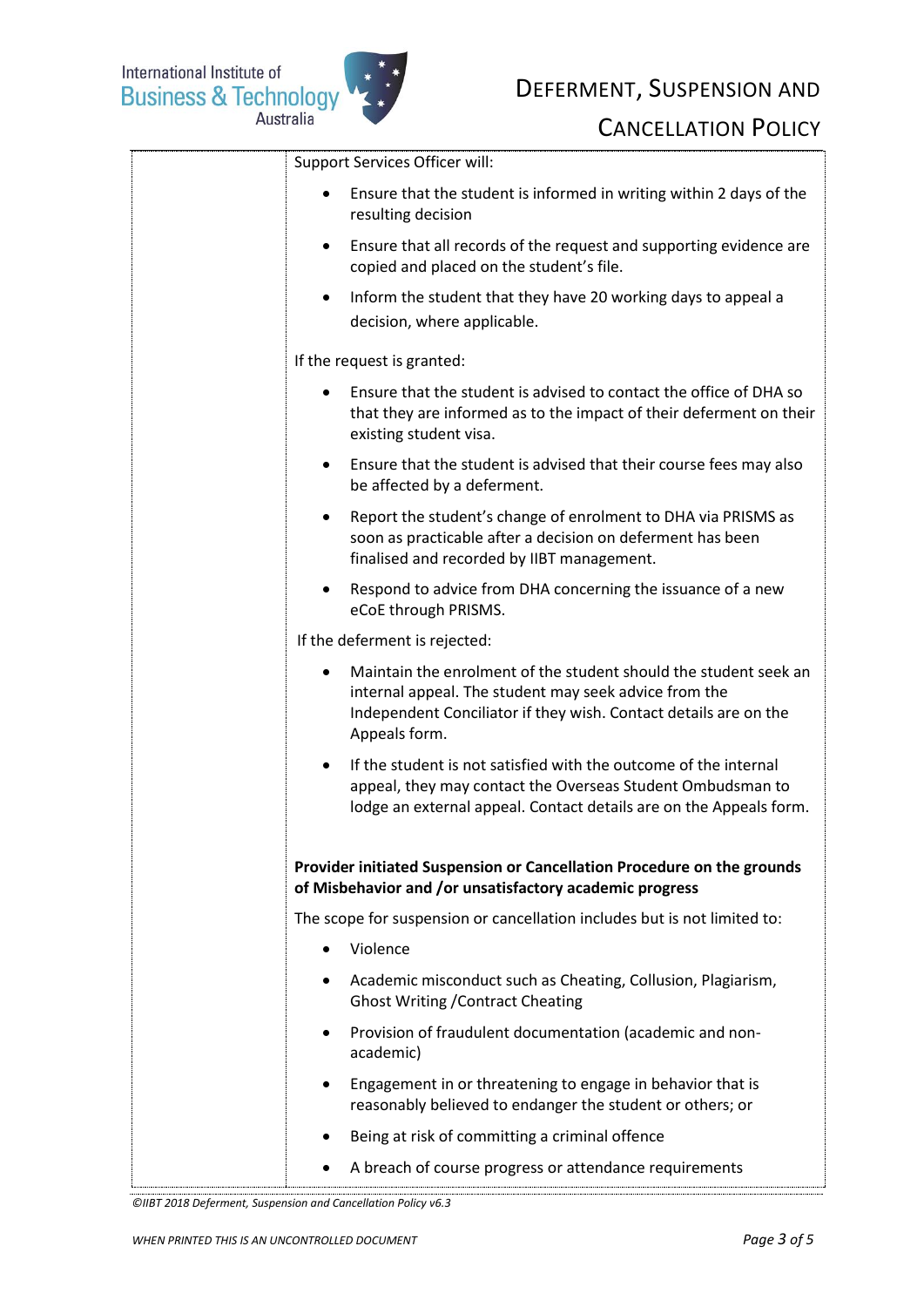

## DEFERMENT, SUSPENSION AND

## CANCELLATION POLICY

| Failure to pay the required amount to undertake or continue the<br>$\bullet$<br>course of study                                                                                                                                                                                                                                                                           |
|---------------------------------------------------------------------------------------------------------------------------------------------------------------------------------------------------------------------------------------------------------------------------------------------------------------------------------------------------------------------------|
| Where a student's conduct has been found to violate IIBT's rules of<br>enrolment and where warning has been provided (if applicable), the<br>Student Support Services Officer will:                                                                                                                                                                                       |
| Inform the student that their misconduct has been reported to IIBT<br>management for a decision on their enrolment status                                                                                                                                                                                                                                                 |
| Provide a written report to the next IIBT management meeting<br>٠<br>detailing the misconduct offence and the manner in which their<br>conduct has been dealt with thus far (the report should detail<br>dates, times and persons involved).                                                                                                                              |
| <b>Suspension or Cancellation Responses</b>                                                                                                                                                                                                                                                                                                                               |
| In receiving a report of misconduct, IIBT management will:                                                                                                                                                                                                                                                                                                                |
| Investigate and confirm verbally and/or in writing the actions of all<br>persons involved, maintaining an unbiased approach at all times.                                                                                                                                                                                                                                 |
| Decide whether an enrolment suspension or cancellation is<br>warranted.                                                                                                                                                                                                                                                                                                   |
| Ensure that in upholding the decision to suspend or cancel the<br>$\bullet$<br>student's enrolment, the student is informed in writing within 2<br>days stating the reason for the decision and affirming the student's<br>right to the internal appeals process within 20 working days. The<br>student may seek advice from the Independent Conciliator if they<br>wish. |
| Ensure that a decision on the student's enrolment status is<br>considered within 10 days                                                                                                                                                                                                                                                                                  |
| Maintain the student's enrolment during any appeals process<br>except in the case of extenuating circumstances (definition<br>follows).                                                                                                                                                                                                                                   |
| <b>Extenuating circumstances</b>                                                                                                                                                                                                                                                                                                                                          |
| Extenuating circumstances relating to the welfare of the student may<br>include but are not limited to the following. The student:                                                                                                                                                                                                                                        |
| Refuses to maintain approved care arrangements (only for<br>$\bullet$<br>students under 18 years of age); Is missing;                                                                                                                                                                                                                                                     |
| Has medical concerns, severe depression or psychological issues<br>٠<br>which lead the provider to fear for the student's wellbeing;                                                                                                                                                                                                                                      |
| Has engaged or threatens to engage in behaviour that is<br>reasonably believed to endanger the student or others; or                                                                                                                                                                                                                                                      |
| Is at risk of committing a criminal offence.                                                                                                                                                                                                                                                                                                                              |